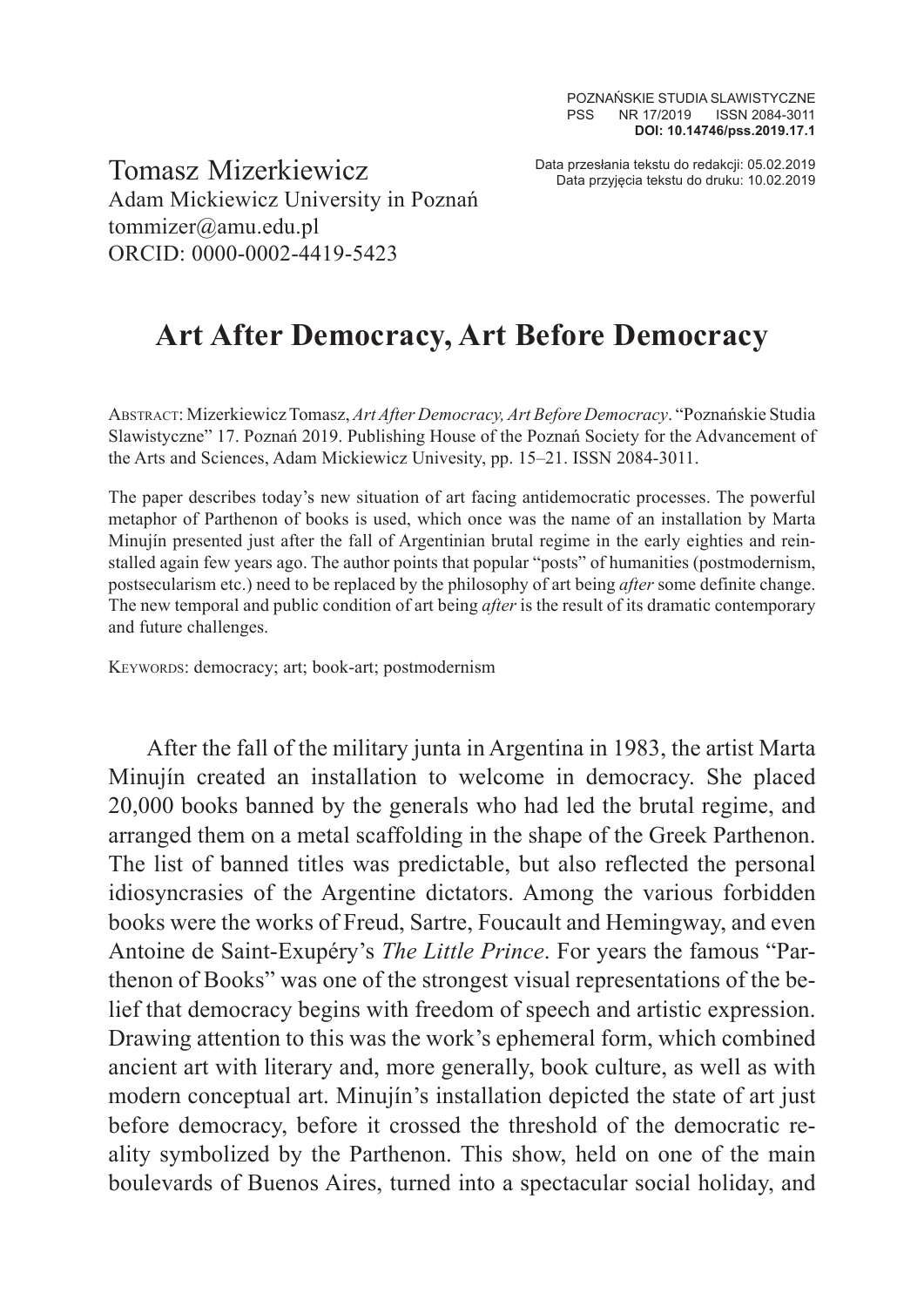a few days later, the works placed on the scaffolding were handed out to the crowd of spectators. Minujín's invention therefore also included the creation of new audiences, new rules for the circulation of artistic works, and new ways of displaying them; all of this together helped to create the moment of a "re-entry into democracy", with art taking part in fulfilling the people's will for democracy to be reinstated.

In 2017 at the Documenta 14 exhibition in Kassel, the Argentinean artist was asked to recreate her Parthenon of books. This time the installation was erected on the square where in 1933 German Nazis burnt 2,000 books that had been written by Jewish authors or were otherwise deemed to be foreign to the German spirit, such as the works of Karol Marx. This second Parthenon of books included works forbidden in the past, but also others outlawed in many parts of the world today. The significance of this second installation by Marta Minujín certainly cannot be reduced to a form of postmodernist quotation (still quite common today), that is, an ironic repetition reflecting a conviction that the serious content which initially permeated her work is no longer valid in a world where historical contradictions have been resolved, i.e. the world after Francis Fukuyama's "end of history". Nor is the meaning assigned to this repeated installation lessened by the belief that Europe remains able to effectively stave off or at least control the terrible spectres of its past; meanwhile, while from within the Crystal Palace, to use Peter Sloterdijk's well-known metaphor, it judgmentally admonishes societies living outside such a blissful state of security, maintaining that they still have a lot of "catching up" to do due to the censorship of art in their countries. The act of re-creating the Parthenon of books seems also to be an expression of the very disturbing stage at which contemporary art finds itself now in Europe as well, and it is certainly no accident that the idea of returning to a work that is iconic of a democratic Argentina was co-authored by Adam Szymczyk, the Polish curator of Documenta 14. This repetition seems to be a visual representation of a place and image that some societies have begun putting behind them, entering into the puzzling world after democracy. The period from 1983 to 2017 can be seen as the time when Europe and its arts, Central and Eastern Europe as well, having fully crossed the threshold of democracy, now once again unexpectedly made an *exit*, entering into a post-democractic reality. Today, it is no longer so difficult to imagine a new list of forbidden books, one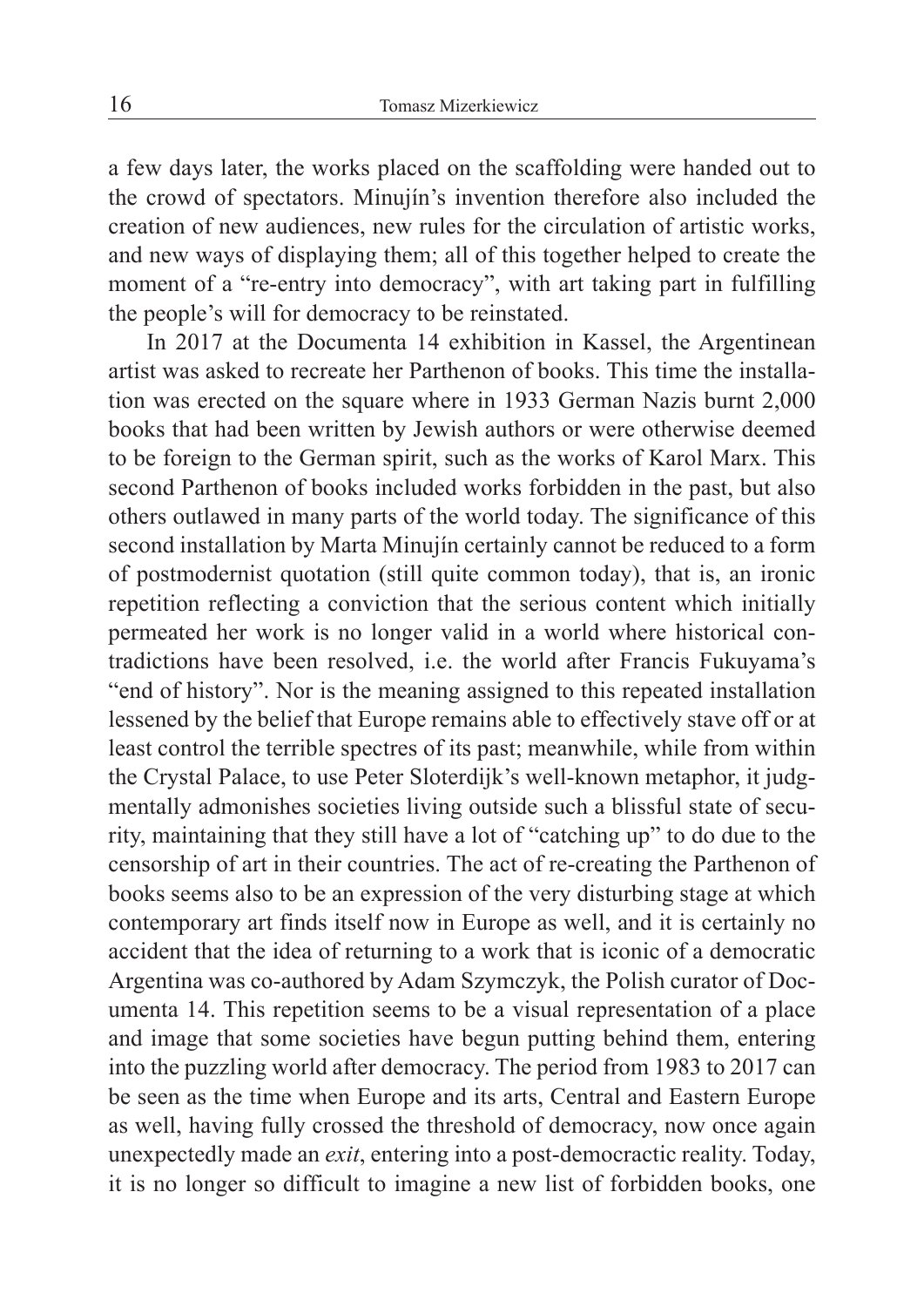that would include the works of Orhan Pamuk, texts by the group Pussy Riot published in book form, writings by George Soros, some of the Olga Tokarczuk's novels, or J.K. Rowling's Harry Potter series. In any event, the Parthenon of books is one of those ideas that we are sometimes forced to abandon with great regret when we set off on a reluctant journey with no known purpose, and the exhibition in Kassel thus appears to have unknowingly acted as a farewell to an understanding of the relationship between art and democracy that had sufficed until recently.

It is therefore necessary to supplement the means by which we currently analyse the relationship between art and democracy, a situation that is more worrying than that expressed in Derrida's notion of the "democracy to come". Most ideas akin to Derrida's high-minded thinking basically describe a social world for which democracy remains a foundational paradigm. In 2010, Polish art historian Piotr Piotrowski described in his monograph *Agorafilia* the history of democracy and artistic engagement in public affairs in post-communist Europe, concluding his description with a chapter on "unfulfilled democracy". At the time, it was undisputed that democratic principles represented an unchallengeable court before which artistic matters should be held accountable; within Piotrowski's diagnosis of unfulfilled democracy was a concealed demand for the genuine fulfilment of democracy. Similarly, in the major collective work *Doing Democracy*, prepared by Nancy S. Love and Mark Mattern, the question posed by the authors boils down to how to "do" democracy more effectively, more honestly, and with renewed energy in a world where it is sufficient to merely improve it.

In other words, we are entering into a space and time in which we are after, and not post. The "good old days" when we were surrounded by postmodern culture, post-political society, and in our case, post-communist society, and the radio played post-rock music, seem now to be a thing of the past. By describing our cultural situation in terms of posts, we expressed the feeling that, for instance, the modern world still existed, but in the state of displacement, as sites of conflict were identified and addressed through efforts to make improvements using a variety of mechanisms available to us through the interval of time signalled by post. This kind of calm and efficient critical work is not possible in a situation when we are after. When we are after, we are in a reality that is meant to be an alternative to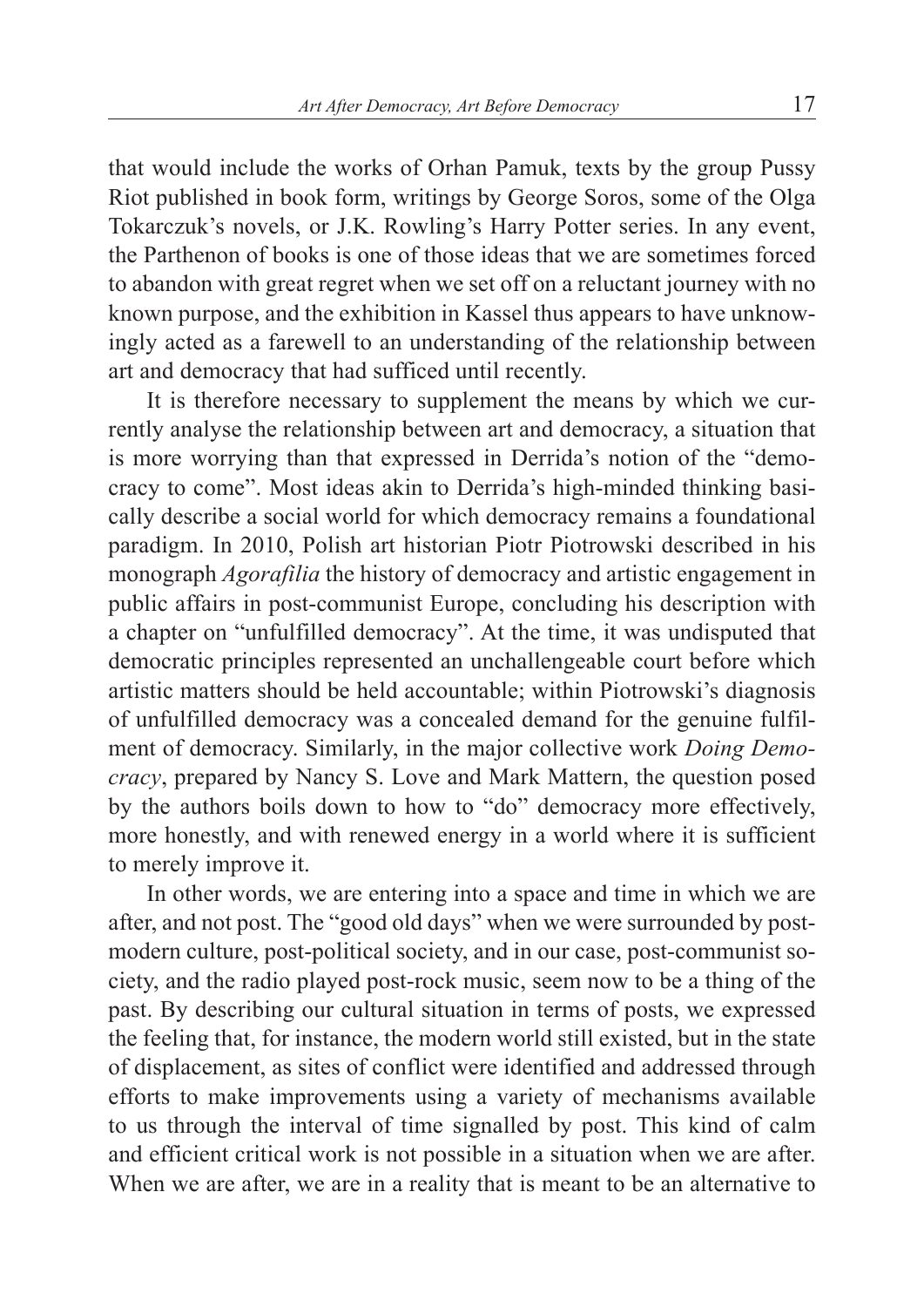a democratic France, to a democratic Central Europe, and, of course, an alternative to a democratic Germany. When we are after, we find that the pacts that have been in place up until now have been broken, although it often looks like a hybrid break: a state continues for some time in which it is unclear whether or not someone has actually broken with democracy, though, a short time later, the presence of undemocratic principles on another peninsula becomes quite obvious. For all of these reasons, we cannot speak of *post-democratic art*, but rather of *art after democracy*. "Postdemocratic art" as a term probably does not even exist and would be nonsensical, because the entire post discourse has been situated within the framework of democratic principles. The term "art after democracy", on the other hand, quite precisely names this new situation and the operations taking place within it.

In order to describe in more detail the psycho-artistic dimension of contemporary creative activity, and the emotional and intellectual situation created by it, we need to start with the fact that for many artists the rapid divisions made in the realm of art by people in the arts themselves provided a very bitter lesson. It is not so difficult to find another Gérards Depardieus singing songs of praise in honour of the undemocratic worlds where they have decided to live. The "Depardieu Syndrome" is manifested in the activities of many directors of films with more or less open propaganda content, by cultural award committees, publishers and directors of cultural institutions, and by some poets, former literary critics and others. The illusion that there is an unbreakable bond between art and democracy is something that artists must now bid farewell, as this link is clearly a valuable historical rarity. The bitter taste of this is intensified by a further observation that the undemocratic actions of some artists are quite effective at generating audiences, using tricks that a pro-democratic artist might be ashamed to use, though his colleagues find a troubling effective agreement with the audience of a film showing only non-culpable sufferings from the recent past of the nation. What has been understood up until now as the circulation of art is beginning to occur in unexpected ways, and it is not, as a pro-democratic artist would note with regret, lacking in inventiveness, although this concerns in particular the infrastructure itself, because the artistic tricks used are already known to us.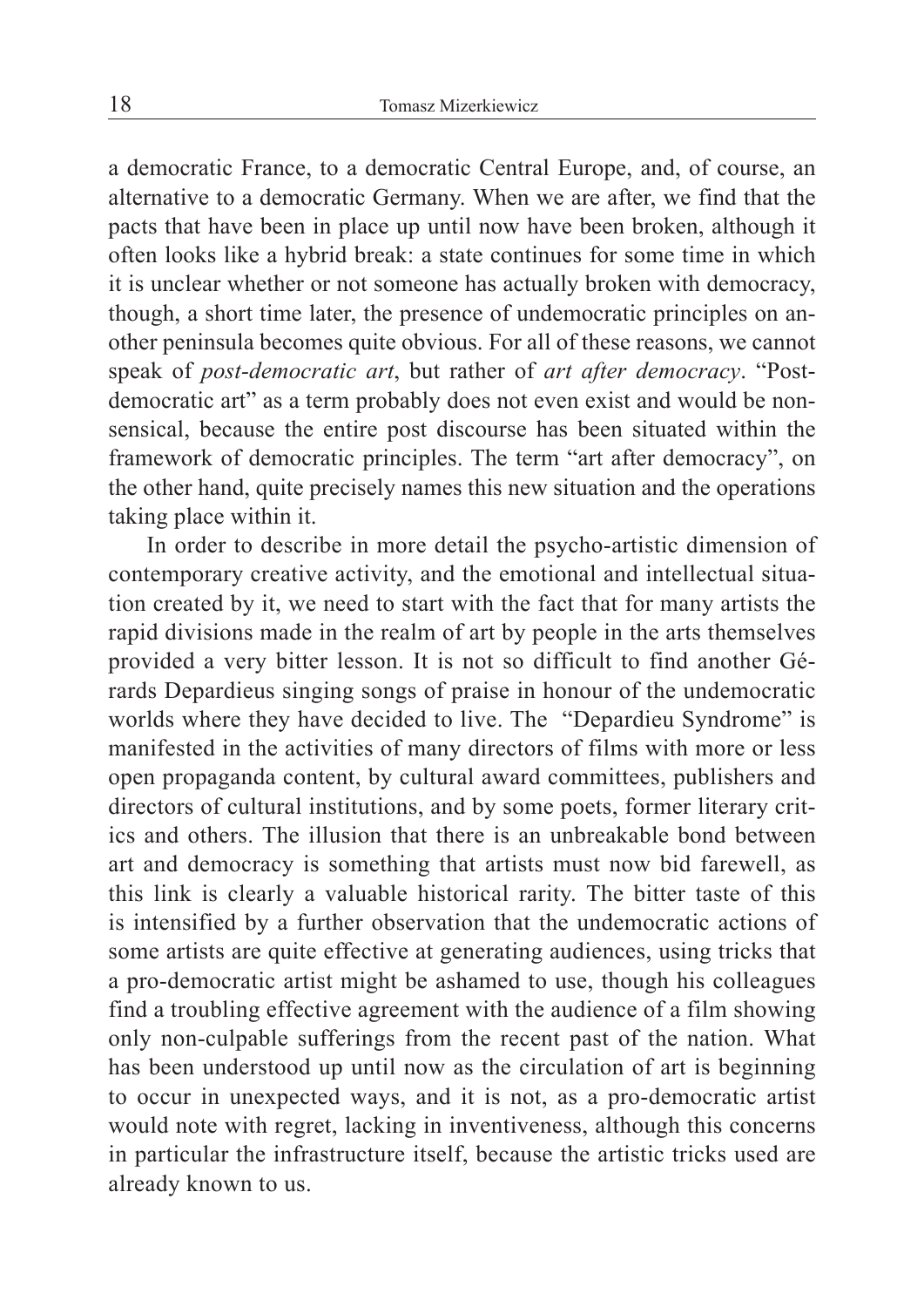Moreover, the psycho-artistic state of mind associated with life after democracy reflects the sense of shock that something like this can even happen. The undemocratic manager of the new situation sometimes has an emotional and intellectual advantage, because it is suddenly he who sets and defines the rules of the artistic game. And it is he who speaks, albeit often in a hybrid manner, his cynical and obscene truth that democracy is no longer the issue. Let us try to get a good insight into what I call the psycho-artistic experience of this meeting. If he is honest, an artist knows that it is also his alter ego who is speaking. It is not difficult to recall that the common practice of combining artistic activities with business interests, monetising every creative success, commercialising and commodifying artistic gestures, led in the long run to the creation of structures in which contemporary art collaborated with everything that impinges on democratic principles today. Other artists, in turn, need to remember how easy it was over the years for them to formulate radical social and artistic programmes, the carelessness with which they attacked democratic institutions, and the zeal with which they praised Chantalous Mouffe and her idea of conflict as a necessary amendment to democracy. Artists in many ways moved into various undemocratic niches within the framework of a democracy taken for granted and treated as something inalienable.

The next psycho-artistic element is the experience of the loss of security and exposure to harm. It is no coincidence that the first meetings with undemocratic managers were based on lost court cases (the case of Pussy Riot) and the evictions of artists from the spaces and institutions they had thus far occupied. Art after democracy loses its security, becoming a place of danger, of intensified experience. Therefore, the result of this situation is very often a knee-jerk call for restitution of the artistic ethos, a spontaneous revival of solidarity within the artistic community, manifestations of which can be quite easily observed. The resulting new ethical moment means that an often quite unpredictably marked work or artist becomes the cause of an ethical reaction, a reflex action to defend the right of a work of art to exist and to speak without censorship. The resulting situation tests the moral value of the position taken, verifies the ability for courage to be shown, and examines the potential for various forms of heroism to emerge. Successive tests of this kind produce this ethos as a set of principles that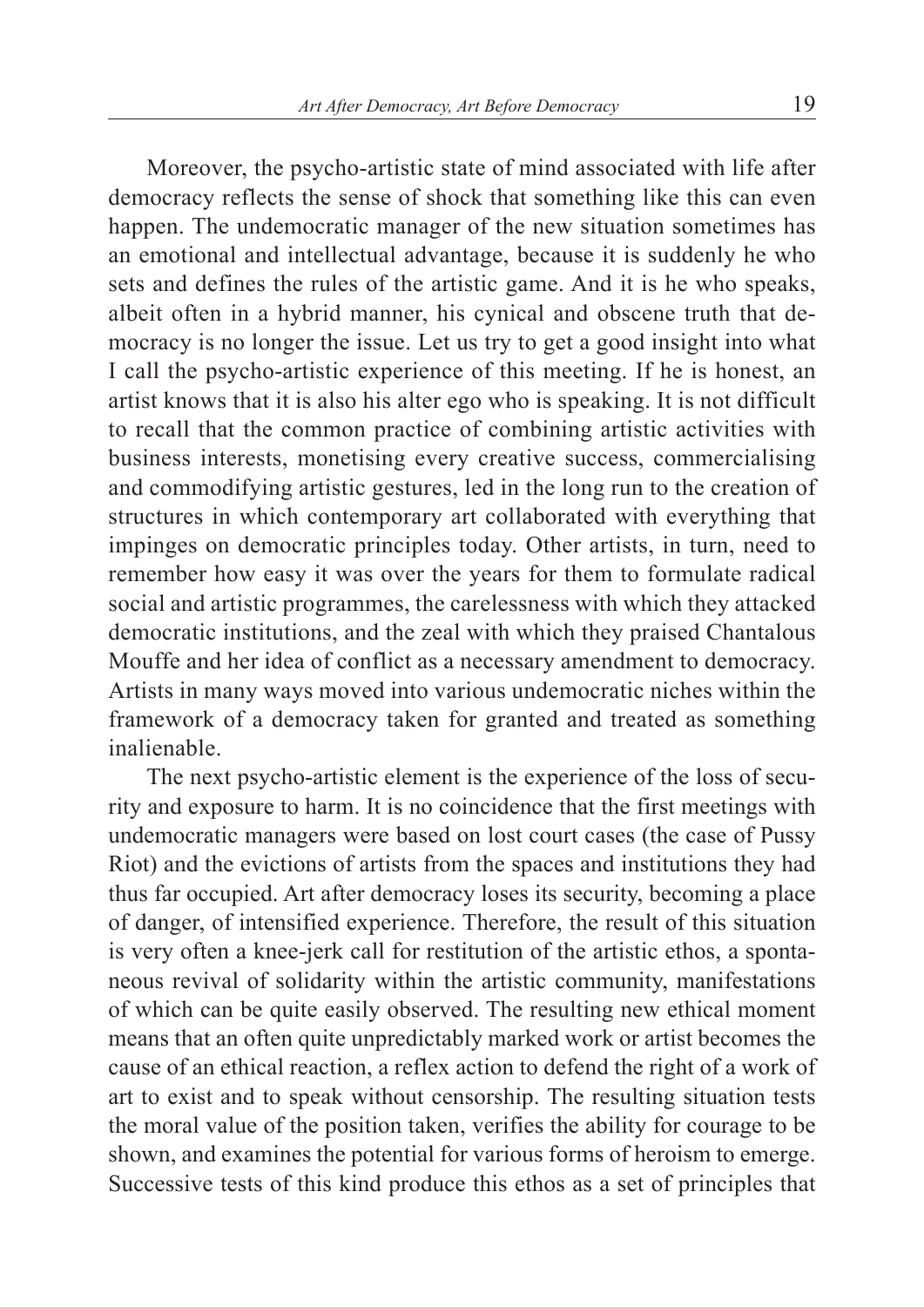are in effect during a time of lawlessness offending art, guiding it in its disciplined but blind wanderings in search of a new path towards democracy, according to a principle once described by Alain Badiou as a *movement of anabasis*. Authorities are being established anew, because in the initial moments after democracy it is quite clear that one can no longer look toward people like Slavoj Žižek, who supported the current resident of the White House in the last presidential elections.

Complementing this picture is the somewhat controversial thesis that art after democracy knows that it was not an effective means for supporting democracy when its rules were still in effect. Perhaps this was never even possible, but in any case, it lacked the strength, the inventiveness, and the far-reaching perspectives needed to prevent the emergence of an undemocratic reality. However, art in our part of Europe, in Central and Eastern Europe, has a very vivid memory of and confidence in its effectiveness during previous anti-democratic crises. Its legacy undoubtedly seems to be that it was able and clearly remains able to be useful in expressing the state of things after democracy, portraying all its key emotional and intellectual dimensions, and in this way, effectively do the work of mourning for this lost, precious object. The art archives of Central and Eastern Europe hold knowledge about different scenarios of transition from being after democracy to being before democracy. On this path, the art of our region has proven in retrospect to have had social importance, its messages listened to closely, effectively influencing the process of moving toward a democratic reality. Artistic activities after democracy, which are now just beginning, must therefore be understood as a very subjective, transitory move toward art before democracy. This leads to the creation of a new archive of knowledge about the importance of art for democracy, an archive containing works that are banned, or, due to a regime's oversights, not (yet) banned, works which give rise to a new mood of hope and the potential for joy at being able to once again stand at the threshold of democracy and cross it. From these works someone who knows how, where and when will construct new Parthenons of books, because the path of these Parthenons runs not only along the bleak trail from Buenos Aires to Kassel, but also leads back to the new Buenos Aires, and also to wherever a Parthenon of books is most hated, that is, most needed.

*Translation Thomas Anessi*